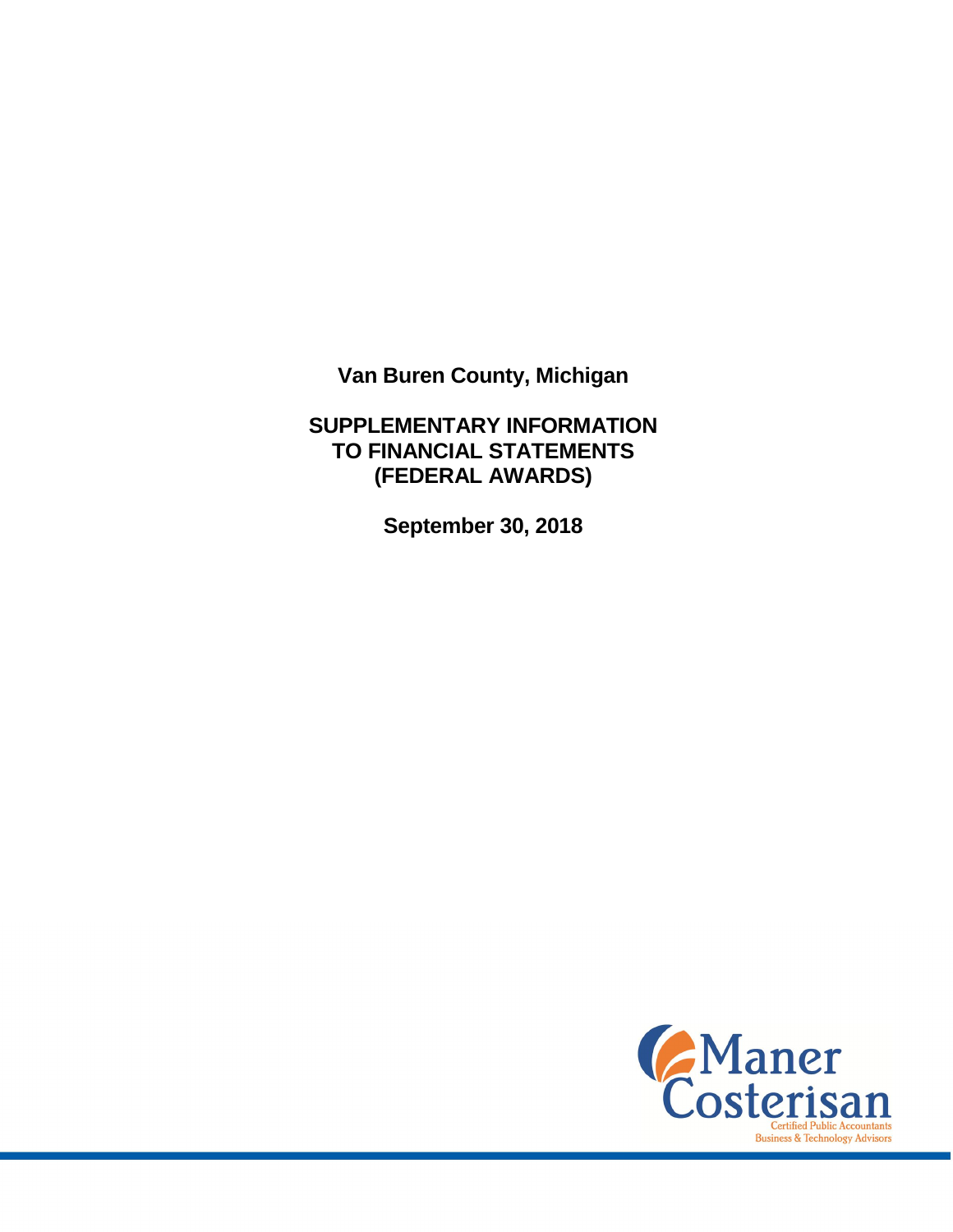# TABLE OF CONTENTS

# September 30, 2018

|                                                                                                                                                                                                                             | Page     |
|-----------------------------------------------------------------------------------------------------------------------------------------------------------------------------------------------------------------------------|----------|
| INDEPENDENT AUDITOR'S REPORT ON COMPLIANCE FOR EACH MAJOR<br>FEDERAL PROGRAM AND ON INTERNAL CONTROL OVER COMPLIANCE<br><b>REQUIRED BY THE UNIFORM GUIDANCE</b>                                                             | $1 - 3$  |
| SUPPLEMENTARY INFORMATION                                                                                                                                                                                                   |          |
| Schedule of Expenditures of Federal Awards                                                                                                                                                                                  | 4        |
| Notes to Schedule of Expenditures of Federal Awards                                                                                                                                                                         | 5-6      |
| INDEPENDENT AUDITOR'S REPORT ON INTERNAL CONTROL OVER<br>FINANCIAL REPORTING AND ON COMPLIANCE AND OTHER MATTERS<br>BASED ON AN AUDIT OF FINANCIAL STATEMENTS PERFORMED IN<br>ACCORDANCE WITH GOVERNMENT AUDITING STANDARDS | 7-8      |
| SCHEDULE OF FINDINGS AND QUESTIONED COSTS                                                                                                                                                                                   | $9 - 10$ |
| <b>CORRECTIVE ACTION PLAN</b>                                                                                                                                                                                               | 11       |
| SUMMARY SCHEDULE OF PRIOR AUDIT FINDINGS                                                                                                                                                                                    | 12       |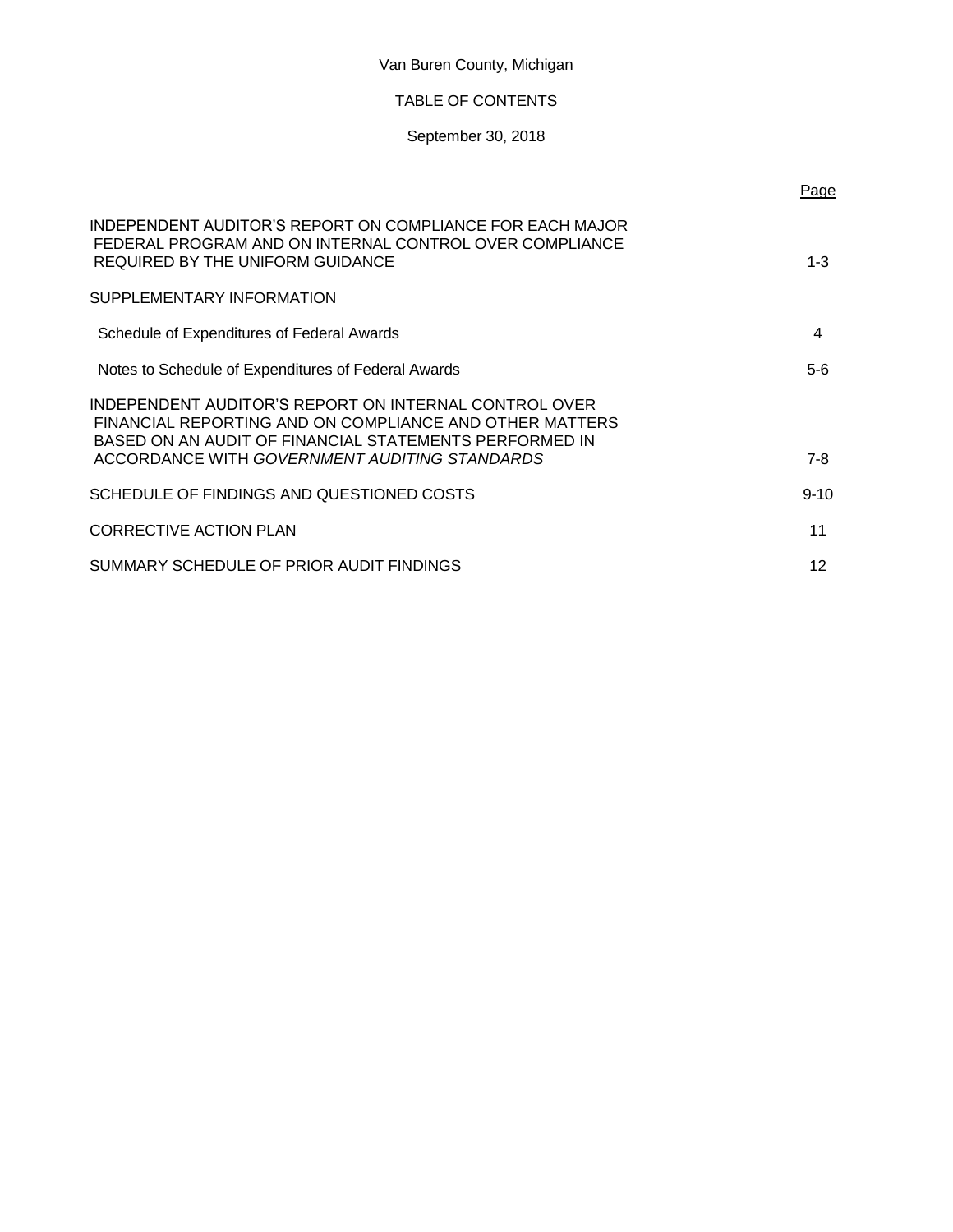

#### INDEPENDENT AUDITOR'S REPORT ON COMPLIANCE FOR EACH MAJOR FEDERAL PROGRAM AND ON INTERNAL CONTROL OVER COMPLIANCE REQUIRED BY THE UNIFORM GUIDANCE

To the Board of Commissioners Van Buren County Paw Paw, Michigan

# **Report on Compliance for Each Major Federal Program**

We have audited Van Buren County, Michigan's (the County) compliance with the types of compliance requirements described in the *OMB Compliance Supplement* that could have a direct and material effect on each of the County's major federal programs for the year ended September 30, 2018. The County's major federal programs are identified in the summary of auditor's results section of the accompanying schedule of findings and questioned costs.

The County's basic financial statements include the operations of the Van Buren County Road Commission, discretely presented component unit, which expended \$744,637 in federal awards, which are not included in the Schedule of Expenditures of Federal Awards for the year ended September 30, 2018. The Van Buren County Road Commission did not have a single audit required because the Michigan Department of Transportation (MDOT) requires that road commissions report all federal and state grants pertaining to their county whether it is subject to single audit at their level or not. During the year ended December 31, 2017, the federal aid received and expended by the Van Buren County Road Commission was \$744,637 for contracted projects and \$0 for negotiated projects. Contracted projects are defined as projects performed by private contractors paid for and administrated by MDOT. The contracted federal projects are not subject to single audit requirements by the road commissions, as they are included in MDOT's single audit. Negotiated projects are defined as projects performed by road commission employees or private contractors paid for and administered by the road commission which are subject to single audit requirements, if the amount expended is \$750,000 or more.

#### *Management's Responsibility*

Management is responsible for compliance with the federal statutes, regulations, and the terms and conditions of its federal awards applicable to its federal programs.

#### *Auditor's Responsibility*

Our responsibility is to express an opinion on compliance for each of the County's major federal programs based on our audit of the types of compliance requirements referred to above. We conducted our audit of compliance in accordance with auditing standards generally accepted in the United States of America; the standards applicable to financial audits contained in *Government Auditing Standards*, issued by the Comptroller General of the United States; and the audit requirements of Title 2 U.S. *Code of Federal Regulations* Part 200, *Uniform Administrative Requirements, Cost Principles, and Audit Requirements for Federal Awards* (Uniform Guidance). Those standards and the Uniform Guidance require that we plan and perform the audit to obtain reasonable assurance about whether noncompliance with the types of compliance requirements referred to above that could have a direct and material effect on a major federal program occurred. An audit includes examining, on a test basis, evidence about the County's compliance with those requirements and performing such other procedures as we considered necessary in the circumstances.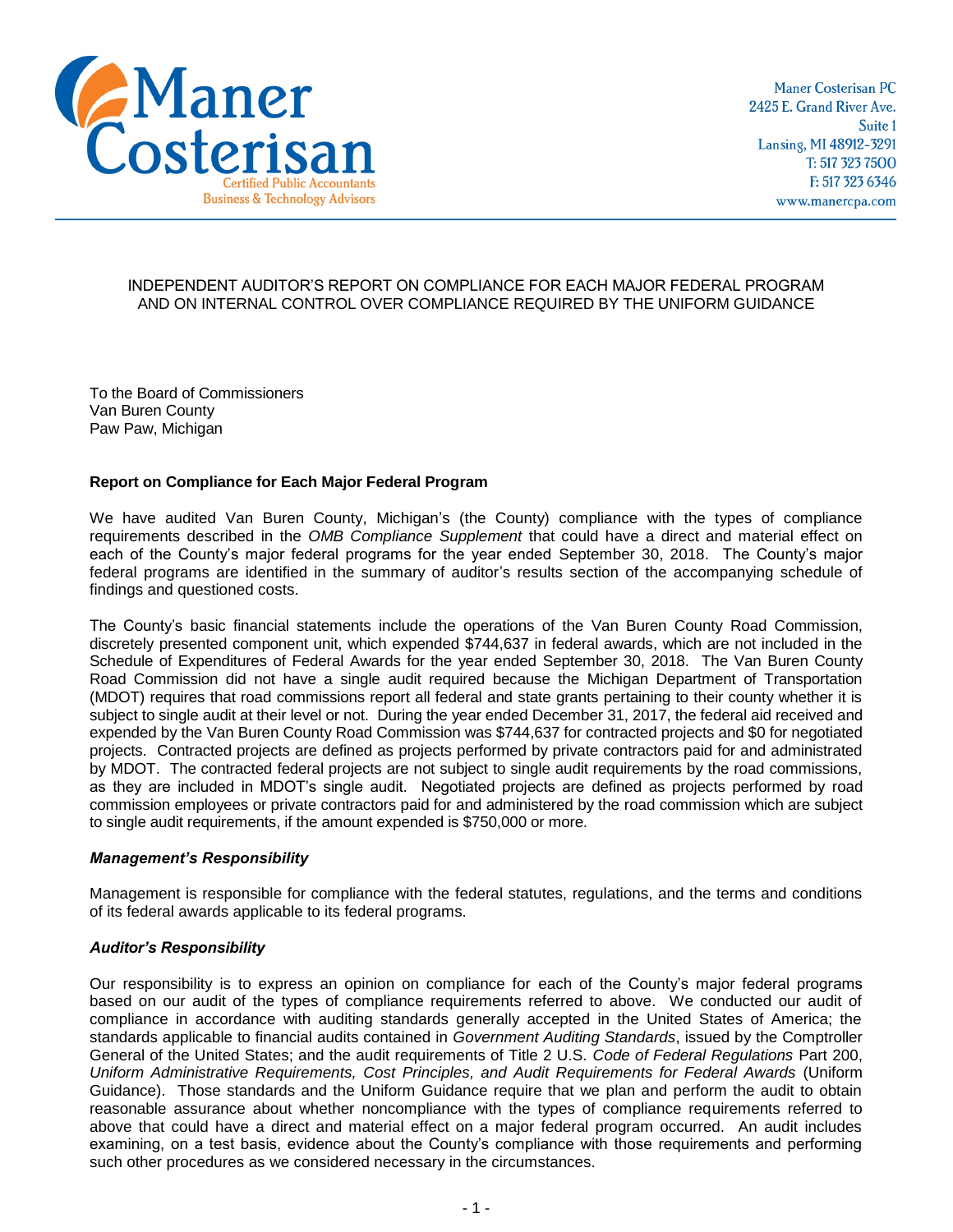We believe that our audit provides a reasonable basis for our opinion on compliance for each major federal program. However, our audit does not provide a legal determination of the County's compliance.

#### *Opinion on Each Major Federal Program*

In our opinion, Van Buren County, Michigan, complied, in all material respects, with the types of compliance requirements referred to above that could have a direct and material effect on each of its major federal programs for the year ended September 30, 2018.

# **Report on Internal Control Over Compliance**

Management of the County is responsible for establishing and maintaining effective internal control over compliance with the types of compliance requirements referred to above. In planning and performing our audit of compliance, we considered the County's internal control over compliance with the types of requirements that could have a direct and material effect on each major federal program to determine the auditing procedures that are appropriate in the circumstances for the purpose of expressing an opinion on compliance for each major federal program and to test and report on internal control over compliance in accordance with the Uniform Guidance, but not for the purpose of expressing an opinion on the effectiveness of internal control over compliance. Accordingly, we do not express an opinion on the effectiveness of the County's internal control over compliance.

A *deficiency in internal control over compliance* exists when the design or operation of a control over compliance does not allow management or employees, in the normal course of performing their assigned functions, to prevent, or detect and correct, noncompliance with a type of compliance requirement of a federal program on a timely basis. A *material weakness in internal control over compliance* is a deficiency, or a combination of deficiencies, in internal control over compliance, such that there is a reasonable possibility that material noncompliance with a type of compliance requirement of a federal program will not be prevented, or detected and corrected, on a timely basis. A *significant deficiency in internal control over compliance* is a deficiency, or a combination of deficiencies, in internal control over compliance with a type of compliance requirement of a federal program that is less severe than a material weakness in internal control over compliance, yet important enough to merit attention by those charged with governance.

Our consideration of internal control over compliance was for the limited purpose described in the first paragraph of this section and was not designed to identify all deficiencies in internal control over compliance that might be material weaknesses or significant deficiencies. We did not identify any deficiencies in internal control over compliance that we consider to be material weaknesses. However, material weaknesses may exist that have not been identified.

The purpose of this report on internal control over compliance is solely to describe the scope of our testing of internal control over compliance and the results of that testing based on the requirements of the Uniform Guidance. Accordingly, this report is not suitable for any other purpose.

#### **Report on Schedule of Expenditures of Federal Awards Required by the Uniform Guidance**

We have audited the financial statements of the governmental activities, the business-type activities, the aggregate discretely presented component units, each major fund, and the aggregate remaining fund information of Van Buren County, Michigan, as of and for the year ended September 30, 2018, and the related notes to the financial statements, which collectively comprise the County's basic financial statements. We did not audit the financial statements of the Van Buren County Road Commission, which represents 88 percent, 95 percent, and 95 percent, respectively, of the assets, net position, and revenues of the aggregate discretely presented component units, or the Van Buren County Public Transit Fund which represents 22 percent, 29 percent, and 63 percent, respectively, of the assets, net position, and revenues of the business-type activities. We issued our report thereon dated March 27, 2019, which contained unmodified opinions on those financial statements based on our audit and the reports of other auditors. Our audit was conducted for the purpose of forming opinions on the financial statements that collectively comprise the basic financial statements. The accompanying schedule of expenditures of federal awards is presented for purposes of additional analysis as required by the Uniform Guidance and is not a required part of the basic financial statements. Such information is the responsibility of management and was derived from and relates directly to the underlying accounting and other records used to prepare the basic financial statements. The information has been subjected to the auditing procedures applied in the audit of the basic financial statements and certain additional procedures, including comparing and reconciling such information directly to the underlying accounting and other records used to prepare the basic financial statements or to the basic financial statements themselves, and other additional procedures in accordance with auditing standards generally accepted in the United States of America.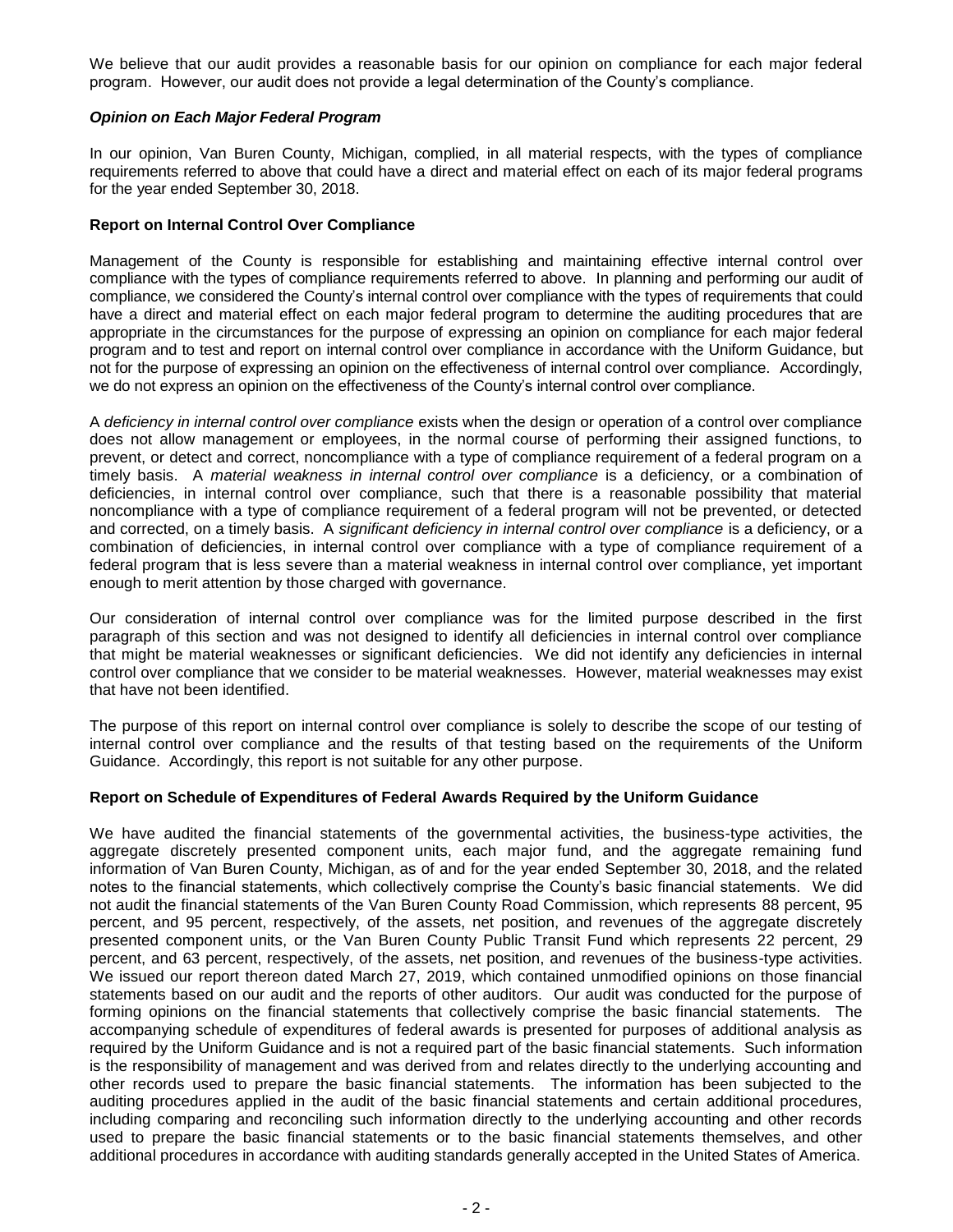In our opinion, the schedule of expenditures of federal awards is fairly stated, in all material respects, in relation to the basic financial statements as a whole.

Many Costerinan PC

March 27, 2019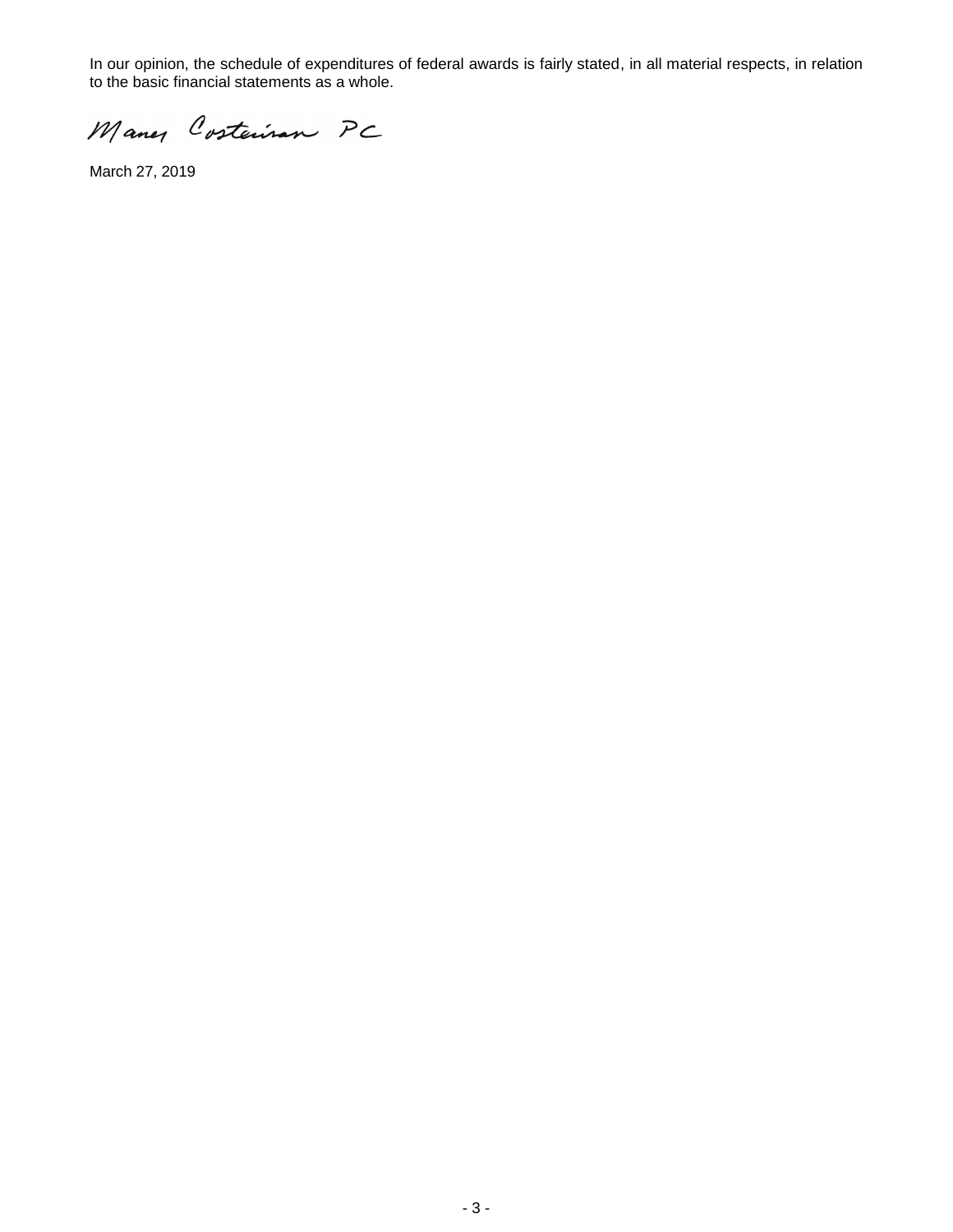# SCHEDULE OF EXPENDITURES OF FEDERAL AWARDS

# Year Ended September 30, 2018

| Federal Grantor/Pass-Through Grantor/Program Title          | <b>CFDA</b><br>Number | Pass-Through<br><b>Grantors Number</b> | Expenditures    |  |
|-------------------------------------------------------------|-----------------------|----------------------------------------|-----------------|--|
|                                                             |                       |                                        |                 |  |
| <b>U.S. DEPARTMENT OF JUSTICE</b><br><b>Direct Programs</b> |                       |                                        |                 |  |
| <b>Bulletproof Vest Partnership Program</b>                 | 16.607                | N/A                                    | \$<br>3,222     |  |
| Drug Court Discretionary Grant Program                      | 16.585                |                                        |                 |  |
| <b>Family Treatment Court</b>                               |                       | 2012-DC-BX-0070                        | 120,957         |  |
| TOTAL U.S. DEPARTMENT OF JUSTICE                            |                       |                                        | 124,179         |  |
| U.S. DEPARTMENT OF TRANSPORTATION                           |                       |                                        |                 |  |
| Passed through Michigan Department of Transportation        |                       |                                        |                 |  |
| Formula Grants for Rural Areas                              | 20.509                |                                        |                 |  |
| Operating Assistance - Section 5311                         |                       | 2012-0176/P3                           | 346,347         |  |
| Operating Assistance - Section 5311                         |                       | 2012-0176/P10                          | (5,068)         |  |
| Operating Assistance - Section 5311                         |                       | 2012-0176/P14                          | (6, 345)        |  |
| Capital Grant - Section 5311                                |                       | 2012-0176/P9                           | 62,966          |  |
| Capital Grant - Section 5311                                |                       | 2012-0176/P15                          | 197,131         |  |
| Rural Transportation Assistance Program                     |                       | N/A                                    | 3,207           |  |
|                                                             |                       |                                        | 598,238         |  |
| Passed through Michigan Department of State Police          |                       |                                        |                 |  |
| State and Community Highway Safety                          | 20.600                | PT-15-09                               | 16,464          |  |
|                                                             |                       |                                        |                 |  |
| Interagency Hazardous Materials Public Sector               |                       |                                        |                 |  |
| <b>Training and Planning Grants</b>                         | 20.703                | HM-HMP-0439-14-01-00                   | 31,965          |  |
| TOTAL U.S. DEPARTMENT OF TRANSPORTATION                     |                       |                                        | 646,667         |  |
| U.S. ENVIRONMENTAL PROTECTION AGENCY                        |                       |                                        |                 |  |
| Direct Program                                              | 66.818                |                                        |                 |  |
| Brownfields Assessment and Cleanup Cooperative Agreements   |                       |                                        |                 |  |
| <b>EPA Petroleum Assessment</b>                             |                       | N/A                                    | 72,029          |  |
| U.S. DEPARTMENT OF HEALTH AND HUMAN SERVICES                |                       |                                        |                 |  |
| Direct Program                                              |                       |                                        |                 |  |
| Substance Abuse and Mental Health Services                  |                       |                                        |                 |  |
| Projects of Regional and National Significance              | 93.243                |                                        |                 |  |
| Program Year 2017-18                                        |                       | 1H79TI080292-01                        | 129,468         |  |
| Passed through Michigan Department of Human Services        |                       |                                        |                 |  |
| Title IV-D, Child Support Enforcement <sup>(c)</sup>        |                       |                                        |                 |  |
|                                                             | 93.563                |                                        |                 |  |
| Cooperative Reimbursement Program <sup>(a)</sup>            |                       | CSCOM17-80003                          | 1,137,417       |  |
| Federal Incentive Payments <sup>(b)</sup>                   |                       | N/A                                    | 107,591         |  |
|                                                             |                       |                                        | 1,245,008       |  |
| U.S. DEPARTMENT OF HOMELAND SECURITY                        |                       |                                        |                 |  |
| Direct Program                                              |                       |                                        |                 |  |
| Homeland Security Grant Program <sup>(c)</sup>              | 97.067                |                                        |                 |  |
| 2015 Homeland Security Grant Program                        |                       | EMW-2015-SS-00033                      | 147,125         |  |
| 2016 Homeland Security Grant Program                        |                       | EMW-2016-SS-00010                      | 554,205         |  |
| 2017 Homeland Security Grant Program                        |                       | EMW-2017-SS-00013                      | 44,340          |  |
|                                                             |                       |                                        |                 |  |
|                                                             |                       |                                        | 745,670         |  |
| TOTAL EXPENDITURES OF FEDERAL AWARDS                        |                       |                                        | 2,963,021<br>S. |  |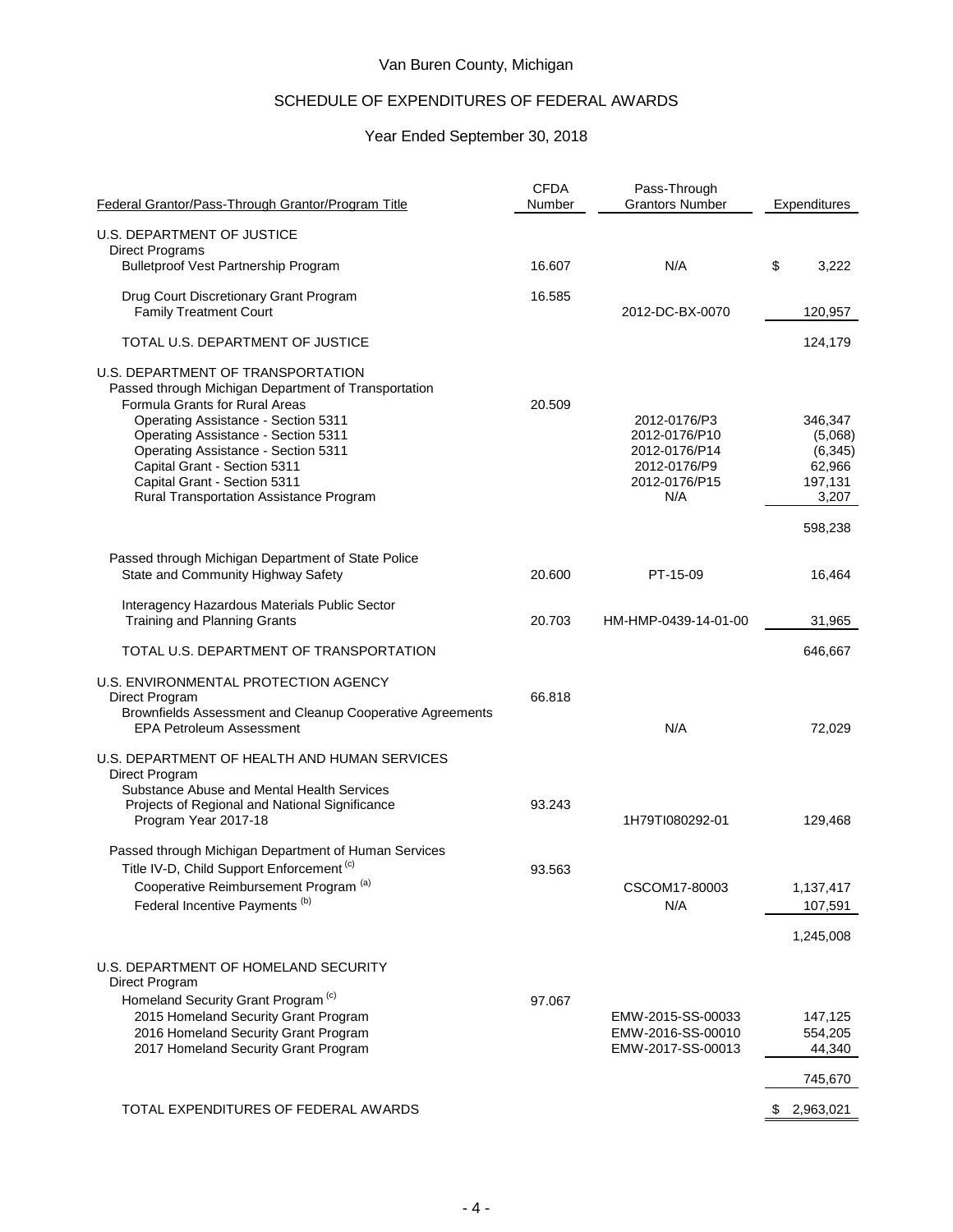#### NOTES TO SCHEDULE OF EXPENDITURES OF FEDERAL AWARDS

Year Ended September 30, 2018

#### **NOTE A: BASIS OF PRESENTATION**

The accompanying Schedule of Expenditures of Federal Awards includes the federal grant activity of Van Buren County, Michigan, and is presented on the modified accrual basis of accounting. The information in this schedule is presented in accordance with the requirements of the Title 2 U.S. *Code of Federal Regulations* Part 200, *Uniform Administrative Requirements, Cost Principles, and Audit Requirements for Federal Awards* (Uniform Guidance). Therefore, some amounts presented in this schedule may differ from amounts presented in or used in the preparation of the basic financial statements, which are reconciled in Note C. The County has elected not to use the 10 percent de minimus indirect rate allowed under the Uniform Guidance.

Federal awards of the Van Buren County Road Commission are excluded from the accompanying Schedule of Expenditures of Federal Awards. This component unit's audit report is issued under separate cover. To view copies of those reports, contact the administrative offices of the component unit or the Van Buren County Clerk's office.

#### **NOTE B: SUMMARY OF SIGNIFICANT EXPLANATIONS OF SCHEDULE**

The following descriptions identified below as (a) - (c) represent explanations that cross reference to amounts on the Schedule of Expenditures of Federal Awards:

- (a) Reimbursement of these contracts is passed through the State Department of Human Services (DHS). The amounts reported on the Schedule of Expenditures of Federal Awards represent the Federal portion of the respective amounts based on 66% of Title IV-D eligible expenditures for the applicable grants. The entire amount paid by DHS for the reimbursed expenditures is considered Federal.
- (b) The reimbursements for the IV-D Incentive Payments Program are based on support payments collected. Expenditures have been reported to the extent of earned revenues and are 100% Federal.
- (c) Denotes programs tested as "major programs".

#### **NOTE C: RECONCILIATION TO SCHEDULE OF EXPENDITURES OF FEDERAL AWARDS**

The following reconciles the intergovernmental revenues reported in the September 30, 2018, basic financial statements to the expenditures of the County administered federal programs reported on the Schedule of Expenditures of Federal Awards:

|                                            | Federal/<br>State/Local<br>Revenue | Less:<br>State/Local<br>Revenue | Federal<br>Award<br>Expenditures |
|--------------------------------------------|------------------------------------|---------------------------------|----------------------------------|
| PRIMARY GOVERNMENT                         |                                    |                                 |                                  |
| <b>GENERAL FUND</b>                        |                                    |                                 |                                  |
| Cooperative Reimbursement Program          | \$.<br>1,137,417                   | \$<br>۰                         | \$<br>1,137,417                  |
| <b>IV-D</b> Incentive                      | 107.591                            | ۰                               | 107.591                          |
| Substance Abuse and Mental Health Services | 129,468                            |                                 | 129,468                          |
| State and Community Highway Safety         | 16.464                             |                                 | 16,464                           |
| <b>Family Treatment Court</b>              | 120.957                            |                                 | 120.957                          |
| <b>Emergency Management</b>                | 31,965                             |                                 | 31,965                           |
| Other Programs                             | 6,192,449                          | 6,192,449                       | -0-                              |
| TOTAL GENERAL FUND                         | 7,736,311                          | 6.192.449                       | 1,543,862                        |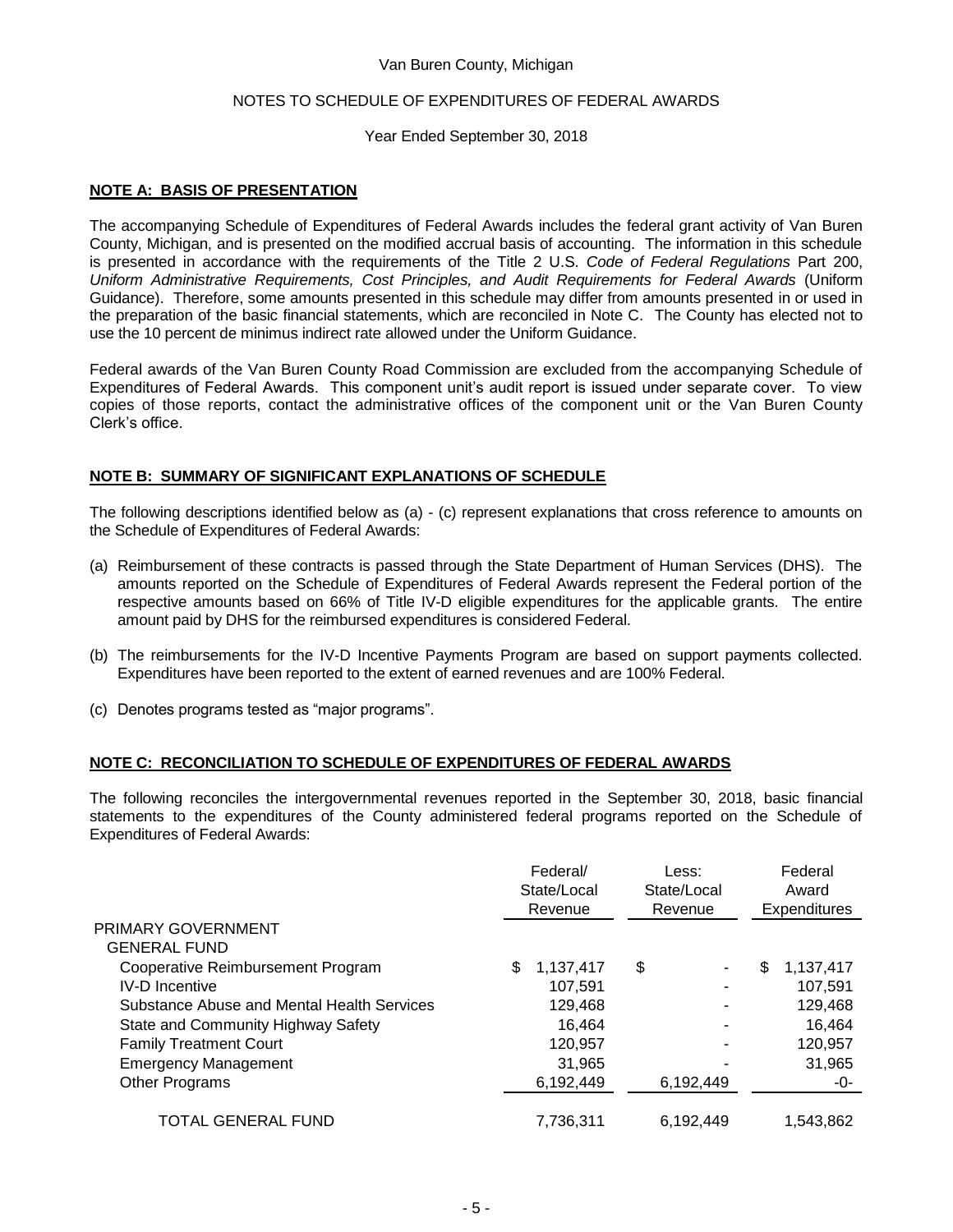# NOTES TO SCHEDULE OF EXPENDITURES OF FEDERAL AWARDS - CONTINUED

Year Ended September 30, 2018

# **NOTE C: RECONCILIATION TO SCHEDULE OF EXPENDITURES OF FEDERAL AWARDS - CONTINUED**

|                                                                                | Federal/<br>State/Local<br>Revenue | Less:<br>State/Local<br>Revenue | Federal<br>Award<br><b>Expenditures</b> |
|--------------------------------------------------------------------------------|------------------------------------|---------------------------------|-----------------------------------------|
| PRIMARY GOVERNMENT - CONTINUED<br><b>SPECIAL REVENUE FUNDS</b>                 |                                    |                                 |                                         |
| <b>Homeland Security Grants</b><br><b>Bulletproof Vest Partnership Program</b> | \$<br>745,670<br>3,222             | \$                              | \$<br>745,670<br>3,222                  |
| <b>Other Funds</b>                                                             | 1,465,115                          | 1,465,115                       | -0-                                     |
| TOTAL SPECIAL REVENUE FUNDS                                                    | 2,214,007                          | 1,465,115                       | 748,892                                 |
| <b>ENTERPRISE FUNDS</b>                                                        |                                    |                                 |                                         |
| <b>Public Transit</b>                                                          | 1,137,090                          | 538,852                         | 598,238                                 |
| TOTAL PRIMARY GOVERNMENT                                                       | 11,087,408                         | 8,196,416                       | 2,890,992                               |
| <b>COMPONENT UNITS</b><br><b>Brownfield Redevelopment Authority</b>            | 72,029                             |                                 | 72,029                                  |
| <b>TOTAL REPORTING ENTITY</b>                                                  | 11,159,437                         | 8,196,416<br>S                  | 2,963,021<br>\$                         |

# **NOTE D: SUBRECIPIENTS**

No Federal Awards were passed through by the County to any subrecipients during the year.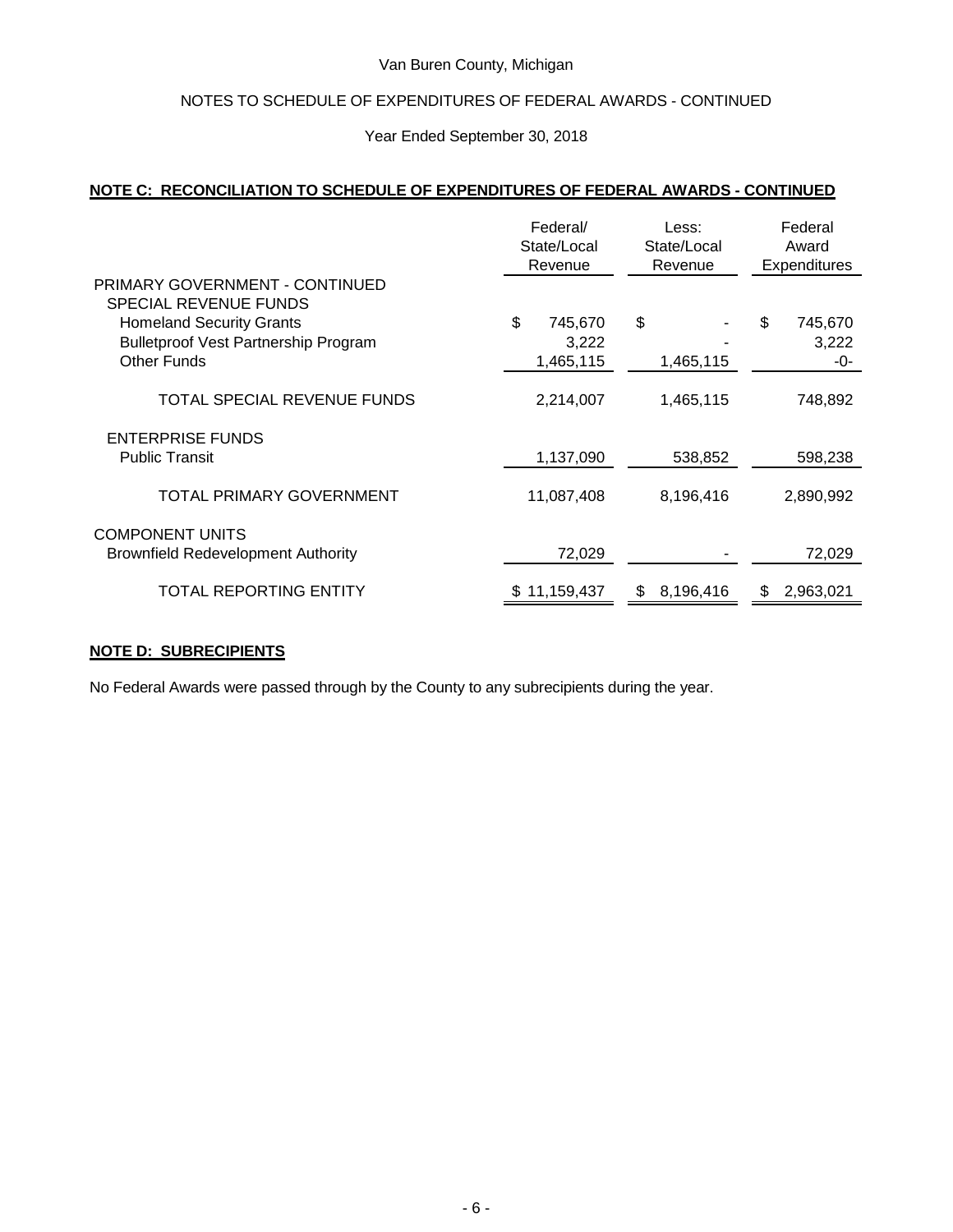

Maner Costerisan PC 2425 E. Grand River Ave. Suite 1 Lansing, MI 48912-3291 T: 517 323 7500 F: 517 323 6346 www.manercpa.com

#### INDEPENDENT AUDITOR'S REPORT ON INTERNAL CONTROL OVER FINANCIAL REPORTING AND ON COMPLIANCE AND OTHER MATTERS BASED ON AN AUDIT OF FINANCIAL STATEMENTS PERFORMED IN ACCORDANCE WITH *GOVERNMENT AUDITING STANDARDS*

To the Board of Commissioners Van Buren County Paw Paw, Michigan

We have audited, in accordance with the auditing standards generally accepted in the United States of America and the standards applicable to financial audits contained in *Government Auditing Standards,* issued by the Comptroller General of the United States, the financial statements of the governmental activities, the businesstype activities, the aggregate discretely presented component units, each major fund, and the aggregate remaining fund information of Van Buren County, Michigan (the County), as of and for the year ended September 30, 2018, and the related notes to the financial statements, which collectively comprise the County's basic financial statements, and have issued our report thereon dated March 27, 2019. We did not audit the financial statements of the Van Buren County Road Commission, which represents 88 percent, 95 percent, and 95 percent, respectively, of the assets, net position, and revenues of the aggregate discretely presented component units, or the Van Buren County Public Transit Fund which represents 22 percent, 29 percent, and 63 percent, respectively, of the assets, net position, and revenues of the business-type activities. Those financial statements were audited by other auditors whose reports thereon have been furnished to us, and our opinions, insofar as they relate to the amounts included for the Van Buren County Public Transit Fund and the Van Buren County Road Commission, are based solely on the reports of the other auditors.

# **Internal Control Over Financial Reporting**

In planning and performing our audit of the financial statements, we considered the County's internal control over financial reporting (internal control) to determine the audit procedures that are appropriate in the circumstances for the purpose of expressing our opinions on the financial statements, but not for the purpose of expressing an opinion on the effectiveness of the County's internal control. Accordingly, we do not express an opinion of the effectiveness of the County's internal control.

A *deficiency in internal control* exists when the design or operation of a control does not allow management or employees, in the normal course of performing their assigned functions, to prevent, or detect and correct, misstatements on a timely basis. A *material weakness* is a deficiency, or a combination of deficiencies, in internal control such that there is a reasonable possibility that a material misstatement of the entity's financial statements will not be prevented, or detected and corrected, on a timely basis. A *significant deficiency* is a deficiency, or a combination of deficiencies, in internal control that is less severe than a material weakness, yet important enough to merit attention by those charged with governance.

Our consideration of internal control was for the limited purpose described in the first paragraph of this section and was not designed to identify all deficiencies in internal control that might be material weaknesses or significant deficiencies, and therefore, material weaknesses or significant deficiencies may exist that were not identified. We did identify a certain deficiency in internal control, described in the accompanying schedule of findings and questioned costs as 2018-001 that we consider to be a material weakness.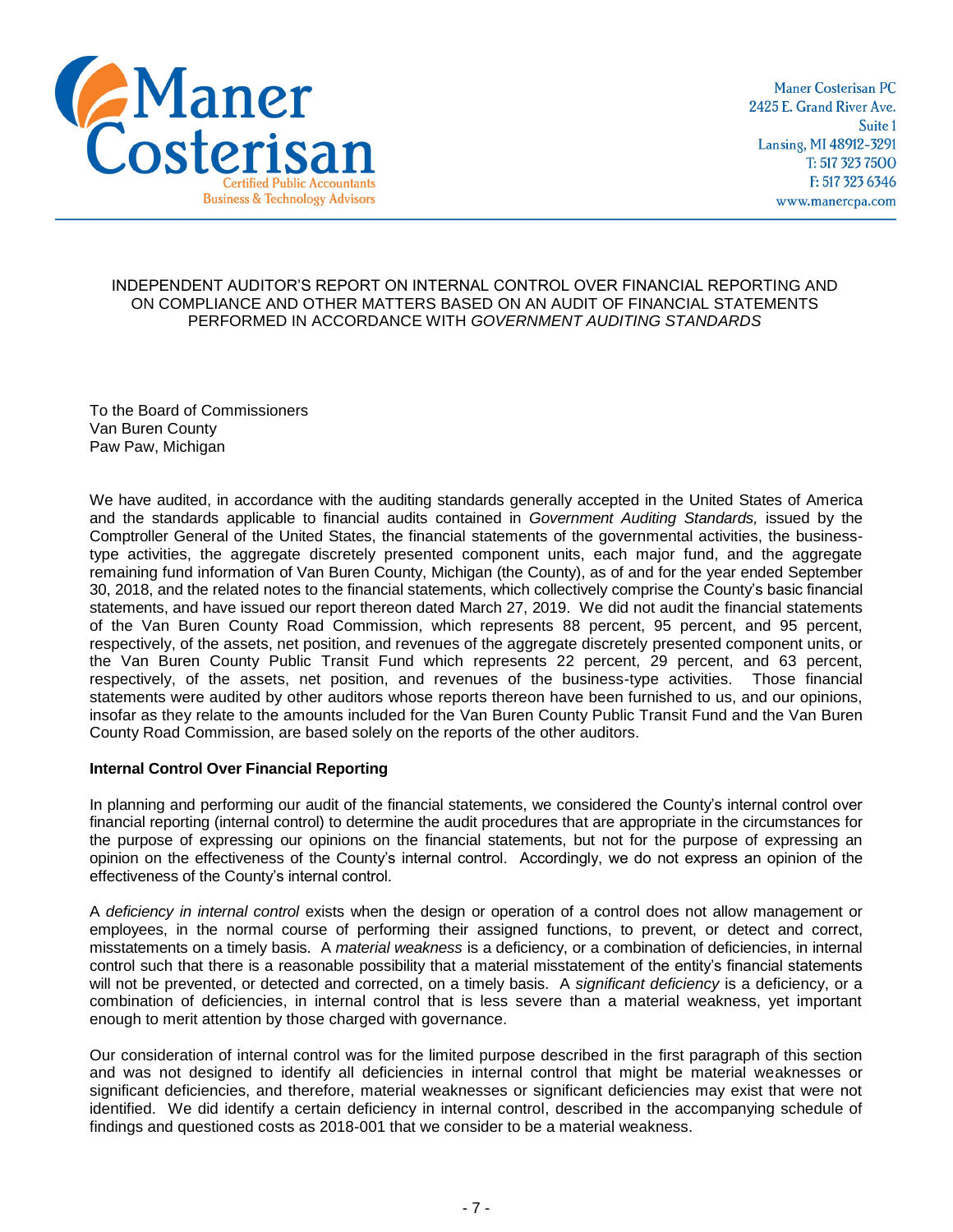#### **Compliance and Other Matters**

As part of obtaining reasonable assurance about whether the County's financial statements are free from material misstatement, we performed tests of its compliance with certain provisions of laws, regulations, contracts, and grant agreements, noncompliance with which could have a direct and material effect on the determination of financial statement amounts. However, providing an opinion on compliance with those provisions was not an objective of our audit, and accordingly, we do not express such an opinion. The results of our tests disclosed no instances of noncompliance or other matters that are required to be reported under *Government Auditing Standards*.

#### **County's Response to the Finding**

The County's response to the finding identified in our audit is described in the accompanying corrective action plan. The County's response was not subjected to the auditing procedures applied in the audit of the financial statements and, accordingly, we express no opinion on it.

# **Purpose of this Report**

The purpose of this report is solely to describe the scope of our testing of internal control and compliance and the results of that testing, and not to provide an opinion on the effectiveness of the entity's internal control or on compliance. This report is an integral part of an audit performed in accordance with *Government Auditing Standards* in considering the entity's internal control and compliance. Accordingly, this communication is not suitable for any other purpose.

Many Costerion PC

March 27, 2019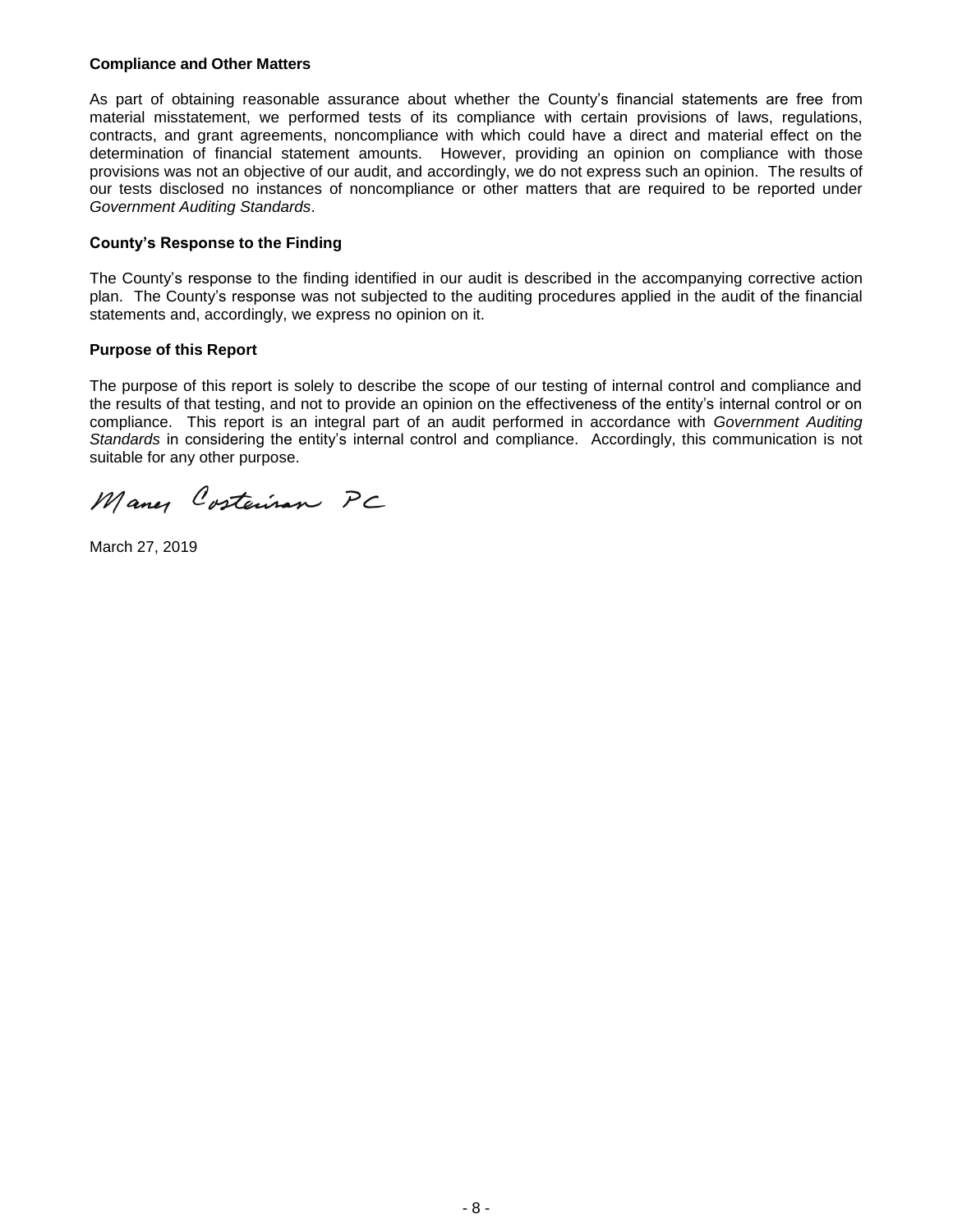# SCHEDULE OF FINDINGS AND QUESTIONED COSTS

# Year Ended September 30, 2018

#### **Section I - Summary of Auditor's Results**

| Type of auditor's report issued:                                                                 | Unmodified                                                                                                                                                                                                                                  |  |  |
|--------------------------------------------------------------------------------------------------|---------------------------------------------------------------------------------------------------------------------------------------------------------------------------------------------------------------------------------------------|--|--|
| Internal control over financial reporting:                                                       |                                                                                                                                                                                                                                             |  |  |
| Material weakness(es) identified?                                                                | $X$ Yes $\frac{1}{1}$<br>No                                                                                                                                                                                                                 |  |  |
| Significant deficiency(ies) identified?                                                          | __________ Yes ____ <u>X __</u> __ No                                                                                                                                                                                                       |  |  |
| Noncompliance material to financial statements noted?                                            | <b>Example Stress Stress Stress Stress Stress Stress Stress Stress Stress Stress Stress Stress Stress Stress Stress Stress Stress Stress Stress Stress Stress Stress Stress Stress Stress Stress Stress Stress Stress Stress Str</b><br>No. |  |  |
| <b>Federal Awards</b>                                                                            |                                                                                                                                                                                                                                             |  |  |
| Internal control over major programs:                                                            |                                                                                                                                                                                                                                             |  |  |
| Material weakness(es) identified?                                                                | Yes <u>X</u><br>No.                                                                                                                                                                                                                         |  |  |
| Significant deficiency(ies) identified?                                                          | Yes $X$ None reported                                                                                                                                                                                                                       |  |  |
| Type of auditor's report issued on compliance for major programs:                                | Unmodified                                                                                                                                                                                                                                  |  |  |
| Any audit findings disclosed that are required to be reported in<br>accordance 2 CFR 200.516(a)? | Yes X<br>No.                                                                                                                                                                                                                                |  |  |
| Identification of major programs:                                                                |                                                                                                                                                                                                                                             |  |  |
| CFDA Number(s)                                                                                   | Name of Federal Program or Cluster                                                                                                                                                                                                          |  |  |
| 93.563<br>97.067                                                                                 | Cooperative Reimbursement Program<br>Homeland Security Grant Program                                                                                                                                                                        |  |  |
| Dollar threshold used to distinguish between Type A<br>and Type B programs:                      | \$750,000                                                                                                                                                                                                                                   |  |  |
| Auditee qualified as low-risk auditee?                                                           | Yes <u>X</u><br><b>No</b>                                                                                                                                                                                                                   |  |  |
|                                                                                                  |                                                                                                                                                                                                                                             |  |  |

## **Section II - Financial Statement Findings**

#### 2018-001 MATERIAL JOURNAL ENTRIES PROPOSED BY AUDITORS

*Financial Statements*

Condition: Material journal entries for the proper recognition of property taxes receivable and related unavailable revenue, drain debt activity, and amounts due from other governmental units were proposed by the auditors. These misstatements were not detected by the County's internal control over financial reporting. These entries were brought to the attention of management and were subsequently recorded in the County's general ledger. A similar issue was noted and reported in our audit comments last year.

Criteria: Auditing standards emphasize that management is responsible for establishing, maintaining, and monitoring internal controls, and for the fair presentation in the financial statements of financial position, results of operations, and cash flows (where applicable), including the notes to the financial statements, in conformity with U.S. generally accepted accounting principles.

Cause: Management did not properly identify the misstatements and record the necessary adjustments.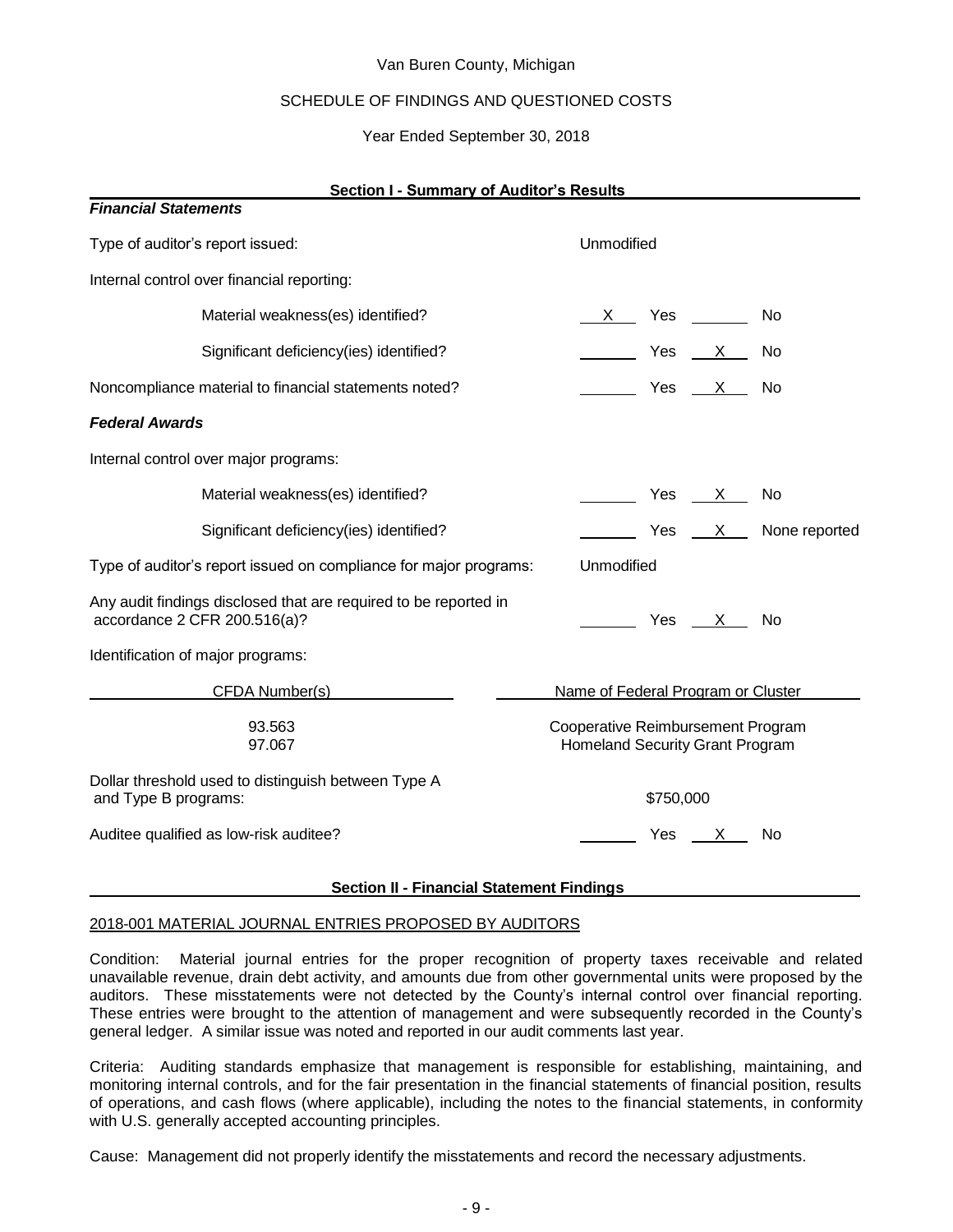# SCHEDULE OF FINDINGS AND QUESTIONED COSTS - CONTINUED

Year Ended September 30, 2018

# **Section II - Financial Statement Findings - Continued**

#### 2018-001 MATERIAL JOURNAL ENTRIES PROPOSED BY AUDITORS - CONTINUED

Effect: The County's financial reports contained material misstatements that were not otherwise identified by management.

Recommendation: We recommend that the County take steps to ensure that material journal entries are not necessary at the time future audit analysis is performed.

# **Section III - Federal Award Findings and Questioned Costs**

None noted.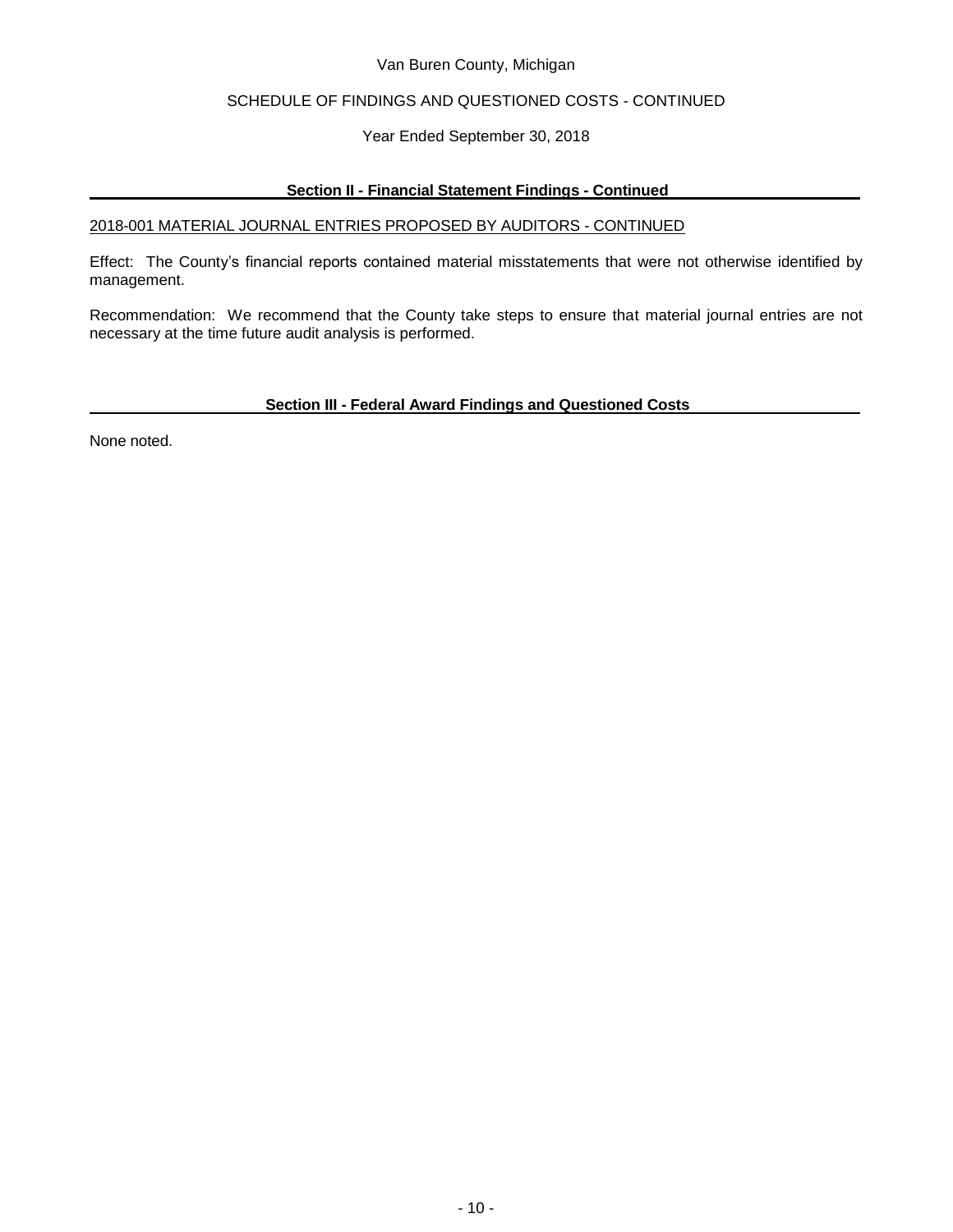

# OFFICE OF COUNTY ADMINISTRATOR

219 EAST PAW PAW STREET, SUITE 303, PAW PAW, MICHIGAN 49079-1492 (269) 657-8253, FAX (269) 657-8252

# CORRECTIVE ACTION PLAN

Year Ended September 30, 2018

# 2018-001 MATERIAL JOURNAL ENTRIES PROPOSED BY AUDITORS

County personnel responsible for resolution: Ryan Post, Finance Director

Corrective action plan response: The finance director will work with administrative personnel in the affected departments to ensure that proper journal entries are made at year end.

Anticipated completion date: September 30, 2019